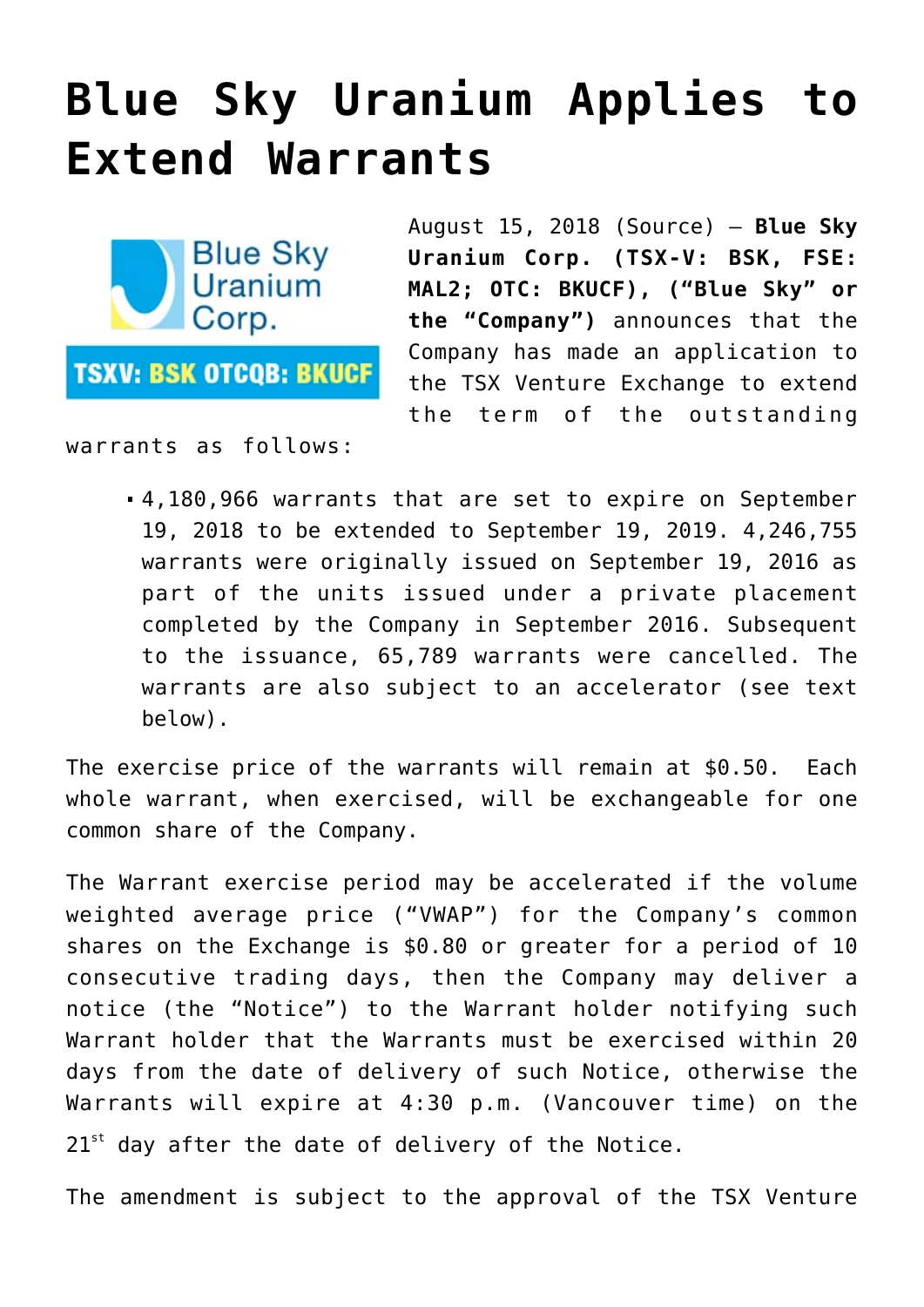Exchange ("TSXV").

## **About Blue Sky Uranium Corp.**

Blue Sky Uranium Corp. is a leader in uranium discovery in Argentina. The Company's objective is to deliver exceptional returns to shareholders by rapidly advancing a portfolio of surficial uranium deposits into low-cost producers. Blue Sky has the exclusive right to over 434,000 hectares (equiv. to 1,072,437 acres) of property in two provinces in Argentina. The Company's flagship Amarillo Grande Project was an in-house discovery of a new district that has the potential to be both a leading domestic supplier of uranium to the growing Argentine market and a new international market supplier. The Company is a member of the Grosso Group, a resource management group that has pioneered exploration in Argentina since 1993.

ON BEHALF OF THE BOARD "Nikolaos Cacos"

Nikolaos Cacos, President, CEO and Director

\_\_\_\_\_\_\_\_\_\_\_\_\_\_\_\_\_\_\_\_\_\_\_\_\_\_\_\_\_\_\_\_\_\_\_\_\_\_

*Neither TSX Venture Exchange nor its Regulation Services Provider (as that term is defined in policies of the TSX Venture Exchange) accepts responsibility for the adequacy or accuracy of this release.*

*This news release may contain forward-looking statements including but not limited to comments regarding the timing and content of upcoming work programs, geological interpretations, receipt of property titles, potential mineral recovery processes, etc. Forward-looking statements address future events and conditions and therefore involve inherent risks and uncertainties. Actual results may differ materially from those currently anticipated in such statements. Readers are encouraged to refer to the Company's public disclosure documents for a more detailed discussion of factors that may impact expected future results. The Company undertakes no*